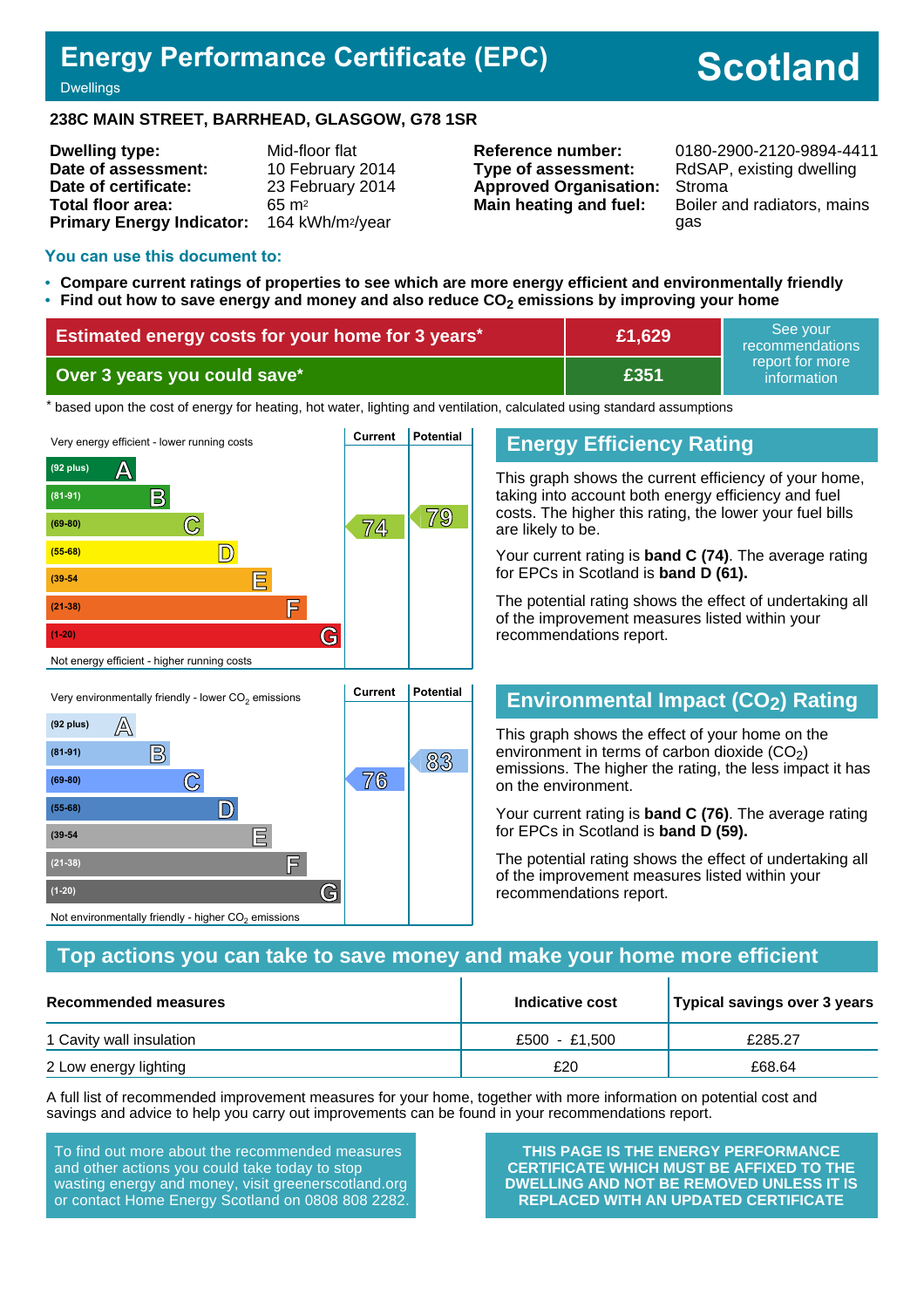# **Summary of the energy performance related features of this home**

This table sets out the results of the survey which lists the current energy-related features of this home. Each element is assessed by the national calculation methodology; 1 star = very poor (least efficient), 2 stars = poor, 3 stars = average, 4 stars = good and 5 stars = very good (most efficient). The assessment does not take into consideration the condition of an element and how well it is working. 'Assumed' means that the insulation could not be inspected and an assumption has been made in the methodology, based on age and type of construction.

| <b>Element</b>        | <b>Description</b>                             | <b>Energy Efficiency</b> | <b>Environmental</b> |
|-----------------------|------------------------------------------------|--------------------------|----------------------|
| Walls                 | Cavity wall, as built, no insulation (assumed) | ★★☆☆☆                    | ★★☆☆☆                |
| Roof                  | (another dwelling above)                       |                          |                      |
| Floor                 | (other premises below)                         |                          |                      |
| Windows               | Fully double glazed                            | ★★★☆☆                    | ★★★☆☆                |
| Main heating          | Boiler and radiators, mains gas                | ★★★★☆                    | ★★★★☆                |
| Main heating controls | Programmer, room thermostat and TRVs           | ★★★★☆                    | ★★★★☆                |
| Secondary heating     | None                                           |                          |                      |
| Hot water             | From main system                               | ★★★★☆                    | ★★★★☆                |
| Lighting              | Low energy lighting in 43% of fixed outlets    | ★★★☆☆                    | ★★★☆☆                |

# **The energy efficiency rating of your home**

Your Energy Efficiency Rating is calculated using the standard UK methodology, RdSAP. This calculates energy used for heating, hot water, lighting and ventilation and then applies fuel costs to that energy use to give an overall rating for your home. The rating is given on a scale of 1 to 100. Other than the cost of fuel for electrical appliances and for cooking, a building with a rating of 100 would cost almost nothing to run.

As we all use our homes in different ways, the energy rating is calculated using standard occupancy assumptions which may be different from the way you use it. The rating also uses national weather information to allow comparison between buildings in different parts of Scotland. However, to make information more relevant to your home, local weather data is used to calculate your energy use,  $CO<sub>2</sub>$  emissions, running costs and the savings possible from making improvements.

# **The impact of your home on the environment**

One of the biggest contributors to global warming is carbon dioxide. The energy we use for heating, lighting and power in our homes produces over a quarter of the UK's carbon dioxide emissions. Different fuels produce different amounts of carbon dioxide for every kilowatt hour (kWh) of energy used. The Environmental Impact Rating of your home is calculated by applying these 'carbon factors' for the fuels you use to your overall energy use.

The calculated emissions for your home are 31 kg  $CO<sub>2</sub>/m<sup>2</sup>/yr$ .

The average Scottish household produces about 6 tonnes of carbon dioxide every year. Based on this assessment, heating and lighting this home currently produces approximately 2.0 tonnes of carbon dioxide every year. Adopting recommendations in this report can reduce emissions and protect the environment. If you were to install all of these recommendations this could reduce emissions by 0.5 tonnes per year. You could reduce emissions even more by switching to renewable energy sources.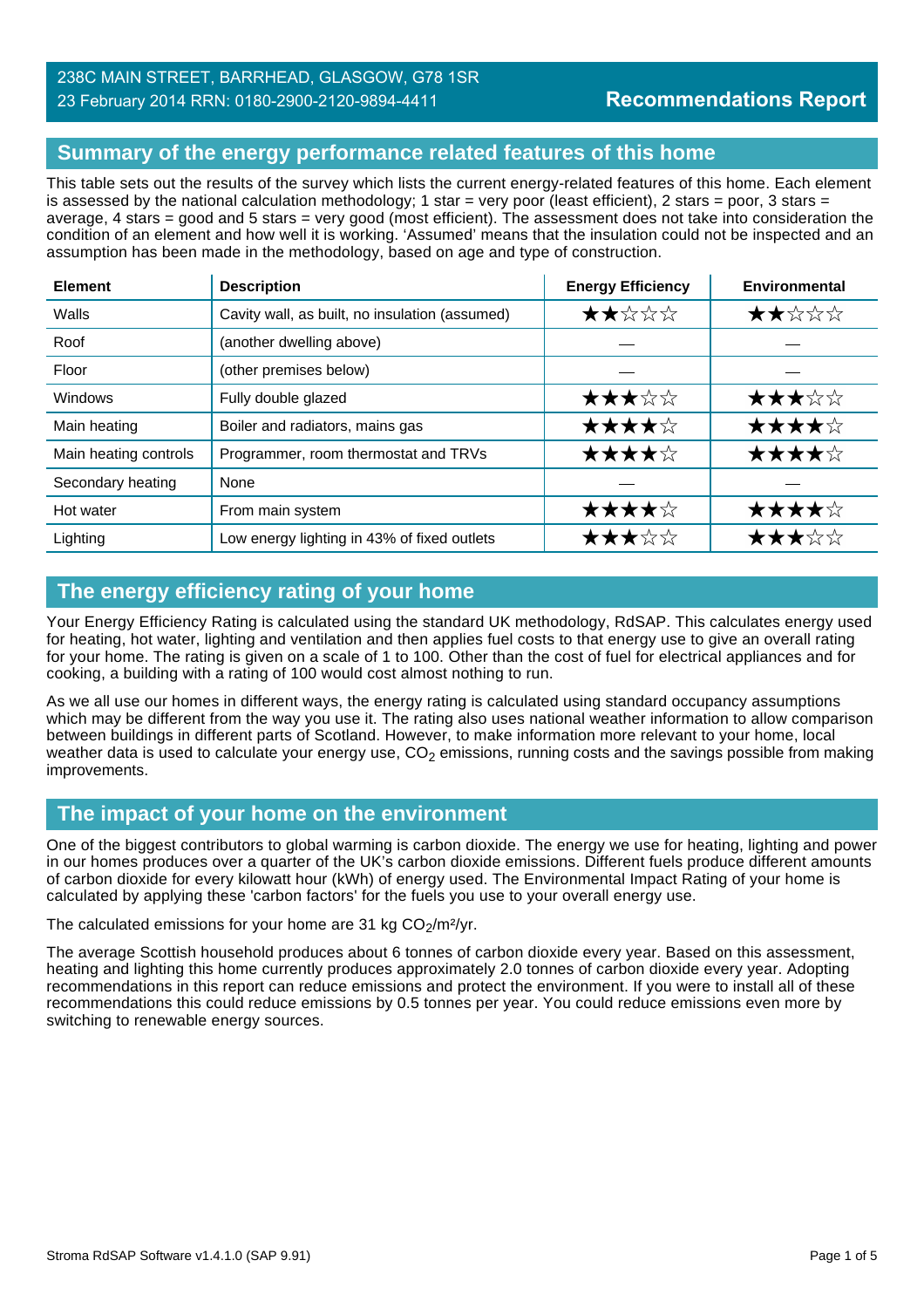#### 238C MAIN STREET, BARRHEAD, GLASGOW, G78 1SR 23 February 2014 RRN: 0180-2900-2120-9894-4411

# **Estimated energy costs for this home**

| <b>EDITION ONE OF STRATEGIST CONTROLLER</b> |                             |                               |                                 |
|---------------------------------------------|-----------------------------|-------------------------------|---------------------------------|
|                                             | <b>Current energy costs</b> | <b>Potential energy costs</b> | <b>Potential future savings</b> |
| <b>Heating</b>                              | £1,152 over 3 years         | E876 over 3 years             |                                 |
| <b>Hot water</b>                            | £261 over 3 years           | £264 over 3 years             | <b>You could</b>                |
| Lighting                                    | £216 over 3 years           | £138 over 3 years             | save £351                       |
|                                             | Totals $£1,629$             | £1,278                        | over 3 years                    |

These figures show how much the average household would spend in this property for heating, lighting and hot water. This excludes energy use for running appliances such as TVs, computers and cookers, and the benefits of any electricity generated by this home (for example, from photovoltaic panels). The potential savings in energy costs show the effect of undertaking all of the recommended measures listed below.

#### **Recommendations for improvement**

The measures below will improve the energy and environmental performance of this dwelling. The performance ratings after improvements listed below are cumulative; that is, they assume the improvements have been installed in the order that they appear in the table. Further information about the recommended measures and other simple actions to take today to save money is available from the Home Energy Scotland hotline which can be contacted on 0808 808 2282. Before carrying out work, make sure that the appropriate permissions are obtained, where necessary. This may include permission from a landlord (if you are a tenant) or the need to get a Building Warrant for certain types of work.

|   |                                           |                        | <b>Typical saving</b> | <b>Rating after improvement</b> |                    |
|---|-------------------------------------------|------------------------|-----------------------|---------------------------------|--------------------|
|   | <b>Recommended measures</b>               | <b>Indicative cost</b> | per year              | <b>Energy</b>                   | <b>Environment</b> |
|   | Cavity wall insulation                    | £500 - £1,500          | £95.09                | $C$ 78                          | <b>B 82</b>        |
| 2 | Low energy lighting for all fixed outlets | £20                    | £22.88                | $\overline{C}$ 79               | <b>B83</b>         |

#### **Choosing the right improvement package**

For free and impartial advice on choosing suitable measures for your property, contact the Home Energy Scotland hotline on 0808 808 2282 or go to www.greenerscotland.org.

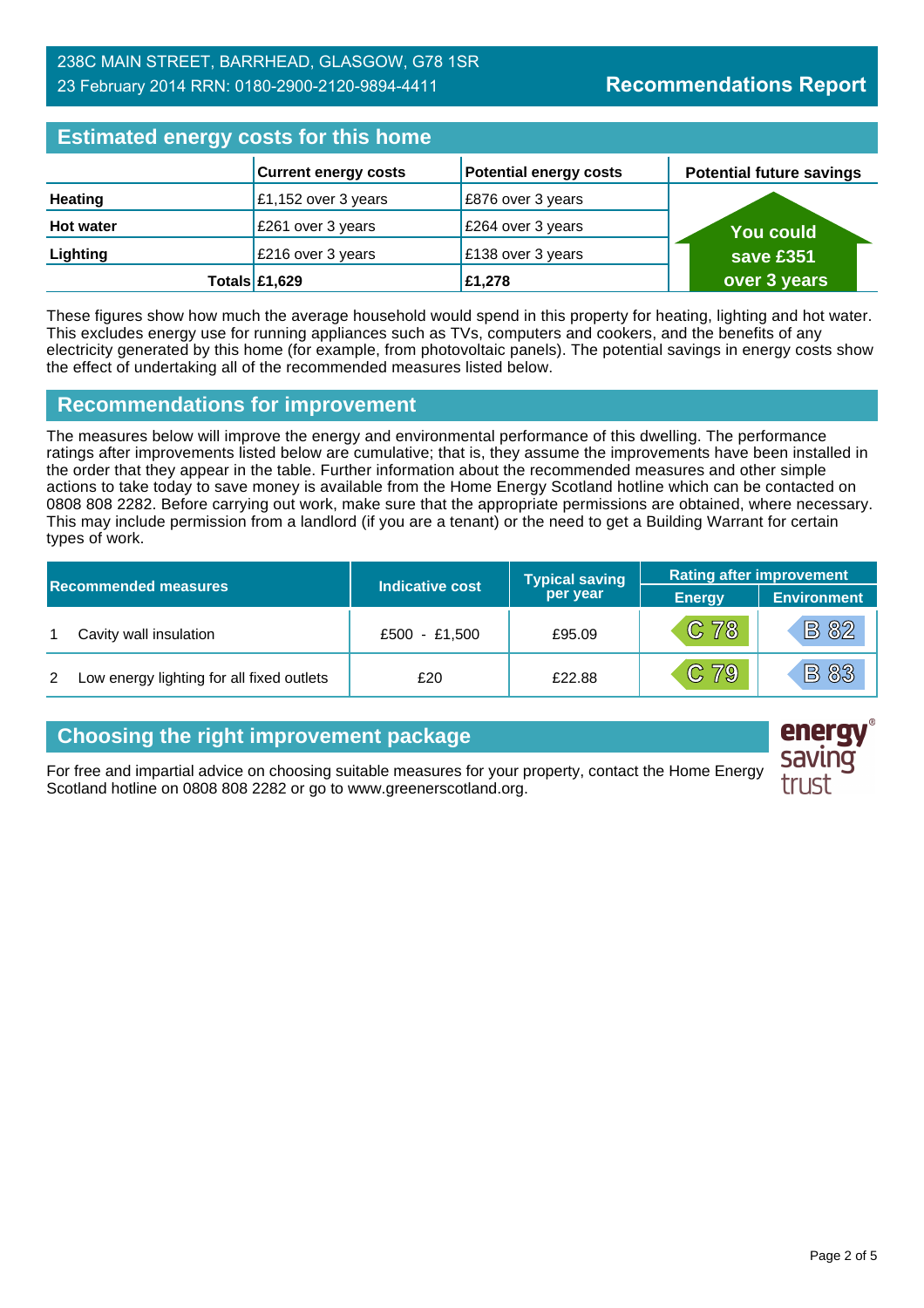#### **About the recommended measures to improve your home's performance rating**

This section offers additional information and advice on the recommended improvement measures for your home

#### **1 Cavity wall insulation**

Cavity wall insulation, to fill the gap between the inner and outer layers of external walls with an insulating material, reduces heat loss; this will improve levels of comfort, reduce energy use and lower fuel bills. The insulation material is pumped into the gap through small holes that are drilled into the outer walls, and the holes are made good afterwards. As specialist machinery is used to fill the cavity, a professional installation company should carry out this work, and they should carry out a thorough survey before commencing work to ensure that this type of insulation is suitable for this home and its exposure. They should also provide a guarantee for the work and handle any building standards issues. Further information about cavity wall insulation and details of local installers can be obtained from the National Insulation Association (www.nationalinsulationassociation.org.uk).

#### **2 Low energy lighting**

Replacement of traditional light bulbs with energy saving bulbs will reduce lighting costs over the lifetime of the bulb, and they last many times longer than ordinary light bulbs. Low energy lamps and fittings are now commonplace and readily available. Information on energy efficiency lighting can be found from a wide range of organisations, including the Energy Saving Trust (http://www.energysavingtrust.org.uk/home-energyefficiency/lighting).

#### **Low and zero carbon energy sources**

Low and zero carbon (LZC) energy sources are sources of energy that release either very little or no carbon dioxide into the atmosphere when they are used. Installing these sources may help reduce energy bills as well as cutting carbon.

**LZC energy sources present:** There are none provided for this home

#### **Your home's heat demand**

In this section, you can see how much energy you might need to heat your home and provide hot water. These are estimates showing how an average household uses energy. These estimates may not reflect your actual energy use, which could be higher or lower. You might spend more money on heating and hot water if your house is less energy efficient. The table below shows the potential benefit of having your loft and walls insulated. Visit https://energysavingtrust.org.uk/energy-at-home for more information.

| <b>Heat demand</b>           | <b>Existing dwelling</b> | Impact of loft<br>insulation | Impact of cavity<br>wall insulation | Impact of solid wall<br>insulation |
|------------------------------|--------------------------|------------------------------|-------------------------------------|------------------------------------|
| Space heating (kWh per year) | 5.659                    | N/A                          | (2.249)                             | N/A                                |
| Water heating (kWh per year) | 1.934                    |                              |                                     |                                    |

#### **Addendum**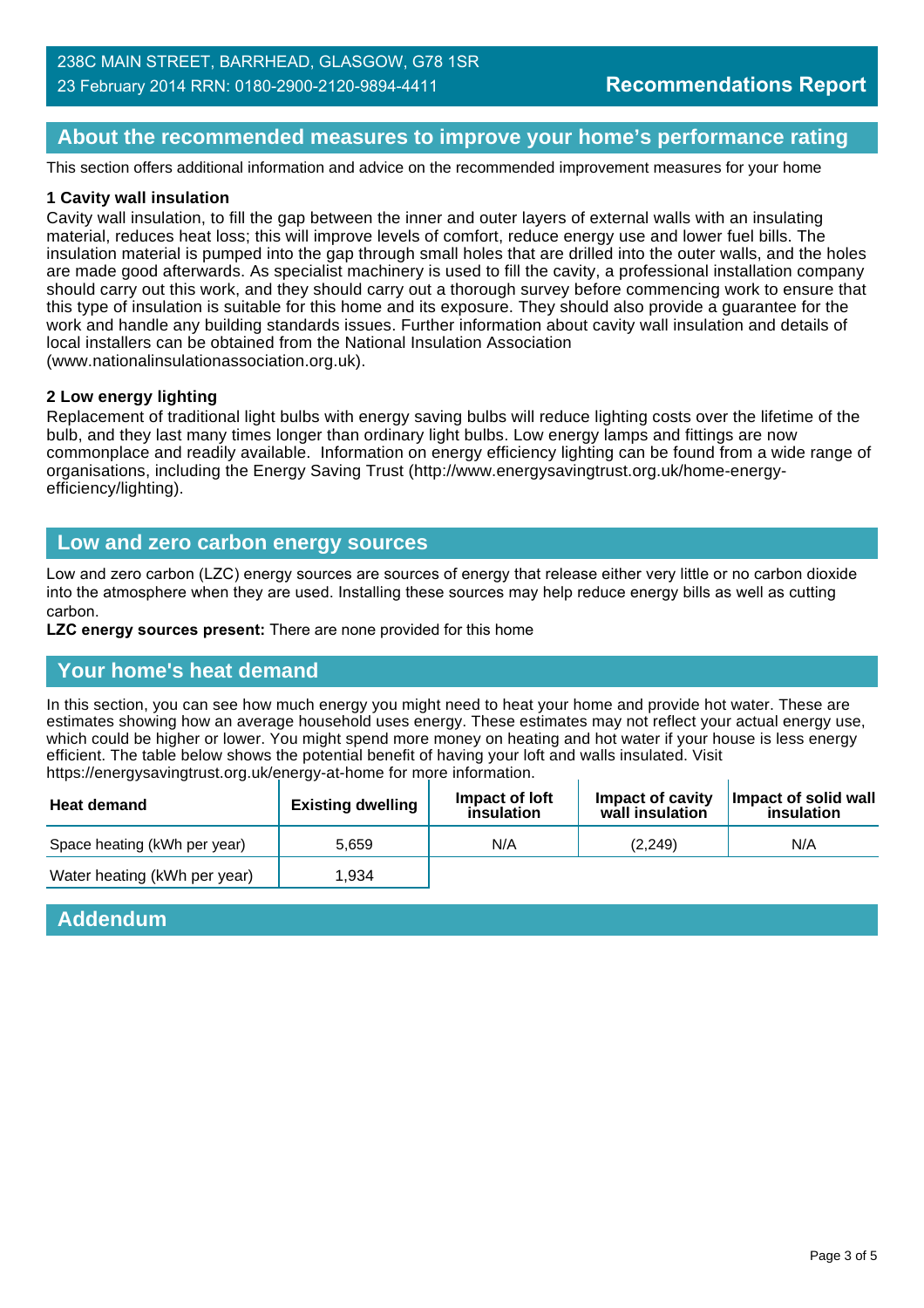#### 238C MAIN STREET, BARRHEAD, GLASGOW, G78 1SR 23 February 2014 RRN: 0180-2900-2120-9894-4411

# **About this document**

This Recommendations Report and the accompanying Energy Performance Certificate are valid for a maximum of ten years. These documents cease to be valid where superseded by a more recent assessment of the same building carried out by a member of an Approved Organisation.

The Energy Performance Certificate and this Recommendations Report for this building were produced following an energy assessment undertaken by an assessor accredited by Stroma (www.stroma.com), an Approved Organisation Appointed by Scottish Ministers. The certificate has been produced under the Energy Performance of Buildings (Scotland) Regulations 2008 from data lodged to the Scottish EPC register. You can verify the validity of this document by visiting www.scottishepcregister.org.uk and entering the report reference number (RRN) printed at the top of this page.

| Assessor's name:<br>Assessor membership number: | Mr Muhammad Ghafoor<br>STRO017165 |
|-------------------------------------------------|-----------------------------------|
| Company name/trading name:                      | Golden Moon Uk Trading Ltd        |
| Address:                                        | 78 B Acton Lane                   |
|                                                 | Harlesden                         |
|                                                 | London                            |
|                                                 | <b>NW10 8TU</b>                   |
| Phone number:                                   | 07455954818                       |
| Email address:                                  | gkhan80@yahoo.com                 |
| Related party disclosure:                       | No related party                  |

If you have any concerns regarding the content of this report or the service provided by your assessor you should in the first instance raise these matters with your assessor and with the Approved Organisation to which they belong. All Approved Organisations are required to publish their complaints and disciplinary procedures and details can be found online at the web address given above.

#### **Use of this energy performance information**

Once lodged by your EPC assessor, this Energy Performance Certificate and Recommendations Report are available to view online at www.scottishepcregister.org.uk, with the facility to search for any single record by entering the property address. This gives everyone access to any current, valid EPC except where a property has a Green Deal Plan, in which case the report reference number (RRN) must first be provided. The energy performance data in these documents, together with other building information gathered during the assessment is held on the Scottish EPC Register and is available to authorised recipients, including organisations delivering energy efficiency and carbon reduction initiatives on behalf of the Scottish and UK governments. A range of data from all assessments undertaken in Scotland is also published periodically by the Scottish Government. Further information on these matters and on Energy Performance Certificates in general, can be found at www.gov.scot/epc.